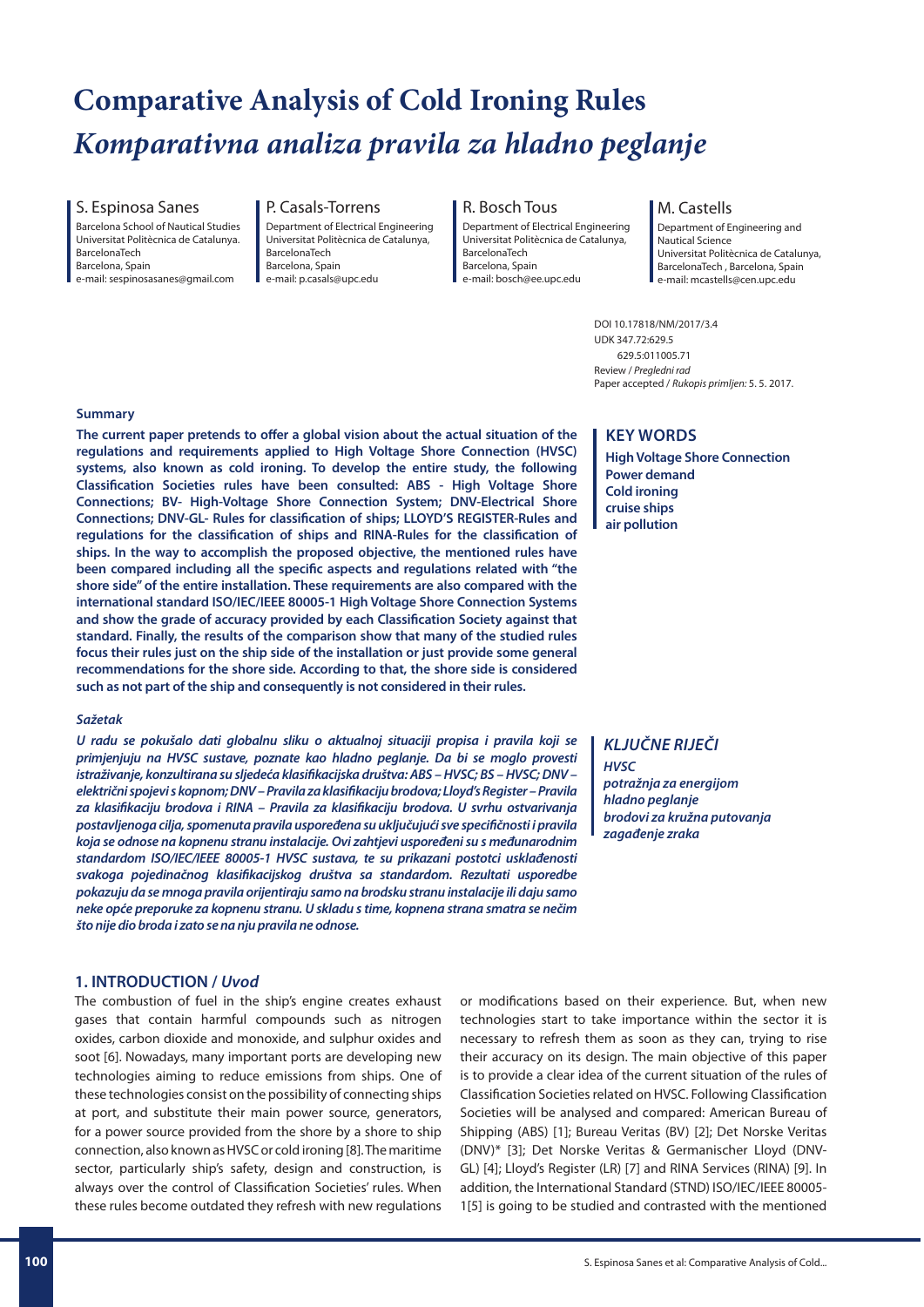rules provided by Classification Societies. To increase the value of this contribution, DNV-GL rules have been considered. After the analysis, it has been noticed that this rule does not provide specific requirements. Because of that, DNV rules, published before DNV-GL merger have been considered too such as informative data.

# **2. METHOD /** *Metoda*

Aiming to organize this contribution clear and understandable, all the components or parts of the complete installation are going to be isolated in order to study additional requirements and specific rules.

# **2.1. Installation's main composition requirements /**  *Zahtjevi za glavne dijelove instalacije*

From a simplified point of view and according to the STND, any system shall be designed in accordance with a generic architecture showed in figure 1:



### Source: ISO/IEC/IEEE 80005-1

Figure 1 Main composition of the installation (1. HV- Shore supply system, 2. Shore side transformer, 3. Shore side protection relaying, 4. Shore side circuit breaker and earth switch, 5. Control, 6. Shore-to-ship connection and interface equipment. 7. Control, 8. Ship protection relaying, 9. Shore connection switchboard, 10. On-board transformer (where applicable) and 11. On-board receiving switchboard) *Slika 1. Glavni dijelovi instalacije*

The STND and BV are the unique that provide layouts and some useful diagrams for designing shore connection installations. Particularly, BV provides more than the typical legend and includes some notes about the versatility of each element against a good compatibility with the major part of world's fleet. The rest of the checked rules do not include any visual source for general installation's composition. In addition, complementary requirements for HVSC systems are provided in the annexes of the STND for some type of ships that are going to use the shore connection. These sources provide a generic idea about the composition and prevent design mistakes.

# **2.2. General requirements /** *Opći zahtjevi*

The STND establishes that, in order to standardize this type of installations and link nominal voltages in different ports, high voltage shore connections shall be provided with a nominal voltage of 6,6 kV A.C and/or 11 kV A.C. Otherwise, if some ships have regular routes (same ports and berths), other IEC voltage nominal values may be considered. BV agrees with the STND regarding to that each ship is to be provided with a dedicated high voltage shore supply installation which is galvanically isolated from other connected ships and the shore power.

Moreover, according to the standard, at the connection point looking to the socket/connector face, the phase sequence shall be L1-L2-L3 or A-B-C or R-S-T and the system shall be balanced. Phase sequence rotation diagram shall be fixed at its location and phasors must rotate counter clockwise in reference to fixed observer.

Considering general requirements, only the STND and BV provide requirements or recommendations. BV adds that additional requirements and/or restrictions may be imposed by the National Administration or Authorities within whose jurisdiction the ship is intended to operate and/or by the Owners or Authorities responsible for a shore supply or distribution system. Moreover, it includes that the connection must not adversely affect the availability of ship's own power sources in order to allow them to restore power.

As regard to power supply's capacity, BV provides that the rating of the supply system is to be adequate for the normal continuous electrical load of the vessel at quay. In particular, the external supplies are to be sufficiently rated to supply the following services: Essential services normally required in port; Services required to ensure ready availability of non-operating main and auxiliary machinery; and Services required to prevent damage to cargo of stores. In case that propulsion machinery is intended to be used to maintain the vessel at quay because of heavy weather, the whole shore supply system is to be sized accordingly.

# **2.3. Power's quality /** *Kvaliteta energije*

The energy supplied from shore to ships shall be able to maintain certain quality parameters, such as voltage, frequency and harmonic distortion. After analysing the rules, only the STND, BV and LR cover power's quality by their own requirements. DNV-GL provides some requirements included in its general rules for electrical installations. According to their specific rules for HVSC, BV is the most complete because provides many tolerances for each situation and parameter. LR is, as well as BV, very complete, but data for power's quality has to be consulted in its general part for electrical engineering. LR provides an equation to calculate the total harmonic distortion (THD) depending on the frequency, fact which is very interesting. All these requirements are provided in table 1: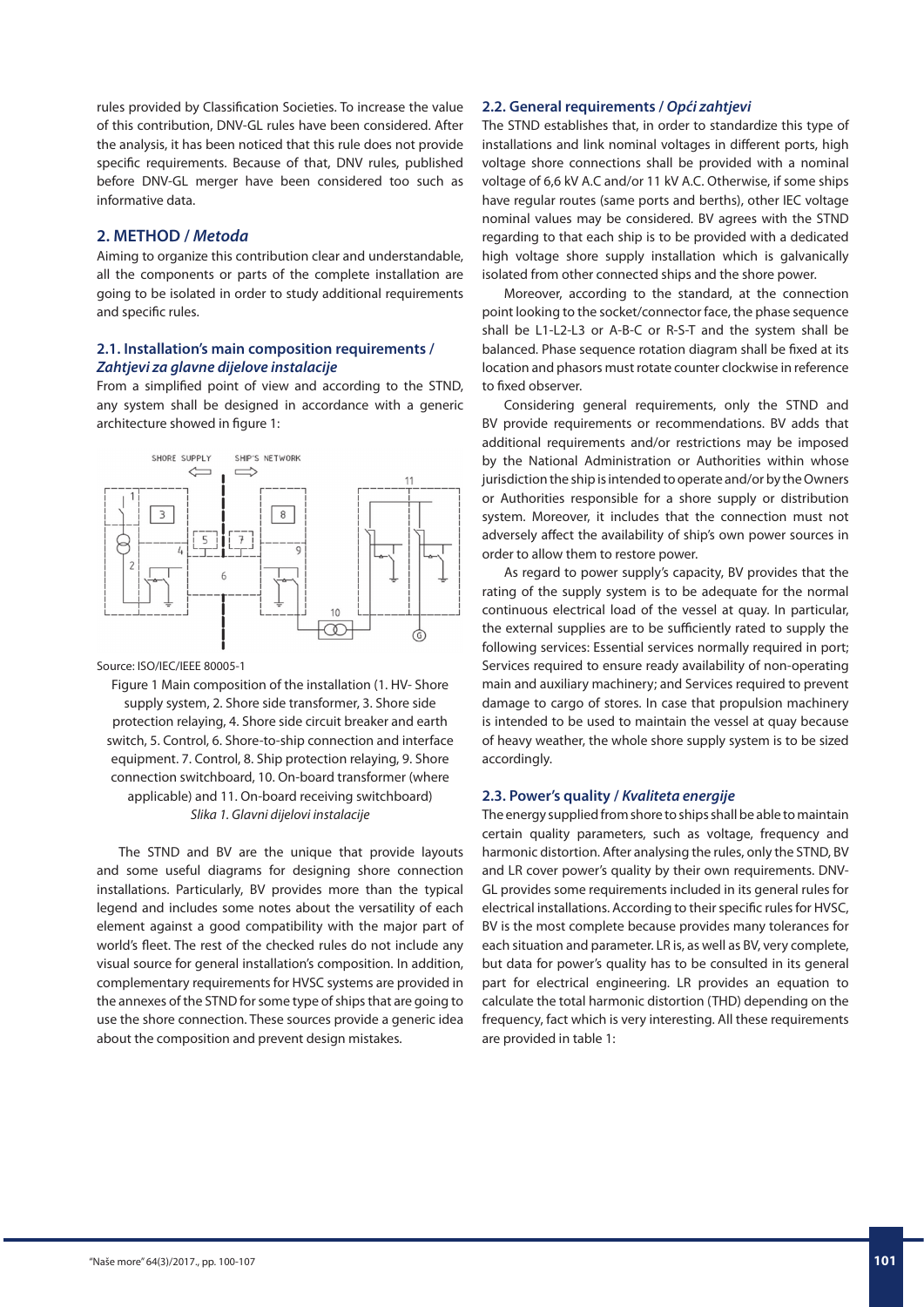### Table 1 Power's quality requirements comparison. Continuous tolerances, Transient tolerances and Harmonic distortion and global tolerances

| <b>Continuous tolerances</b>                                                                                                                                                                 | <b>STND</b>     | <b>BV</b>  | <b>DNV-GL</b> | <b>LR</b>    |
|----------------------------------------------------------------------------------------------------------------------------------------------------------------------------------------------|-----------------|------------|---------------|--------------|
| Voltage tolerance at the terminals of the shore connection switchboard according to IEC 600092-301 (1980)                                                                                    | X               | ±2,5%      | $+2,5%$       | 6%/-10%      |
| Voltage unbalanced tolerance including phase voltage unbalance as a result of load according to IEC 600092-201                                                                               | X               | 7%         | X             | $\mathsf{X}$ |
| Phase to phase voltage unbalance                                                                                                                                                             | X               | 3%         | X             | X            |
| Voltage cyclic variation deviation                                                                                                                                                           | X               | 2%         | $\mathsf{X}$  | 5%           |
| Voltage tolerance at the point of the shore supply connection (% of nominal voltage), for no-load conditions                                                                                 | 6%              | X          | 6%            | $+6%$        |
| Voltage tolerance at the point of the shore supply connection (% of nominal voltage), for rated load conditions                                                                              | $-3,5%$         | X          | X             | 6%/-10%      |
| Frequency tolerance (continuous) between no load and nominal rating; according to IEC 600092-301 (1980)                                                                                      | $+5%$           | $+5%$      | $+5%$         | $+5%$        |
| Frequency cyclic variation tolerance (continuous)                                                                                                                                            | X               | 0,5%       | X             | X            |
| <b>Transient tolerances</b>                                                                                                                                                                  | <b>STND</b>     | <b>BV</b>  | <b>DNV-GL</b> | <b>LR</b>    |
| Voltage (V)                                                                                                                                                                                  | $+20%/-$<br>15% | $+20%$     | $+20\%/15\%$  | $+20%$       |
| Voltage transient recovery time                                                                                                                                                              | X               | Max.1,5s   | Max.1,5s      | Max.1,5s     |
| Frequency (F)                                                                                                                                                                                | $+10%$          | $+10%$     | $+10%$        | $+10%$       |
| Frequency transient recovery time                                                                                                                                                            | X               | Max.5s     | X             | Max.5s       |
| The response of the V and F at the shore connection when subjected to an appropriate range of step changes in<br>load shall be defined and documented for each HV shore supply installation; | $\sqrt{ }$      | $\sqrt{ }$ | $\mathsf{X}$  | $\mathsf{X}$ |
| The maximum step change in load expected when connected to a HV shore supply shall be defined and<br>documented for each ship.                                                               | $\sqrt{ }$      | X          | $\sqrt{ }$    | X            |
| Harmonic distortion and global tolerances                                                                                                                                                    | STND.           | <b>BV</b>  | <b>DNV-GL</b> | LR           |
| Voltage individual harmonic distortion tolerances, for no-loads conditions                                                                                                                   | 3%              | 3%         | 5%            | 3%           |
| Voltage total harmonic distortion tolerances, for no-loads conditions                                                                                                                        | 5%              | 5%         | X             | 5%           |
| Voltage total variation tolerances (continuous + transient variations)                                                                                                                       | X               | 20%        | X             | X            |
| Frequency total variation tolerances (continuous + transient variations)                                                                                                                     | X               | 12.5%      | X             | X            |

*Tablica 1. Usporedba zahtjeva za kvalitetu energije. Stalne tolerancije, prelazne tolerancije i harmonično iskrivljenje globalne tolerancije*

# **2.4. Comparable assessment before connection /**  *Procjena za usporedbu prije spajanja*

Before connecting any ship to shore High Voltage (HV) supply, a compatibility checking shall be performed to verify the possibility of connection between both parts. This assessment is not covered by all rules. Only STND, RINA, BV and LR include the compatibility checking procedure. In addition, according to LR, the owner is the main responsible of doing the compatibility assessment before arriving to an enabled shore connection port. In Table 2, a comparison between the different checking aspects has been developed.

As a result of that comparison, a compatibility assessment has been developed trying to include all the important aspects. This complete assessment shall include, as minimum, the following requirements of Table 2: 2, 3, 4, 5, 6, 7, 8, 9, 10, 11, 12 (included equipotential bond monitoring), 13, 14, 15, 16, 17, 18, 19, 20 and 24.

# **2.5. Conversion equipment /** *Oprema za pretvaranje (konverziju)*

For transformer's and equipment's design, the requirements are more complete. For semiconductors converters, requirements have not been developed further than construction in order to

be in compliance with the respective IEC rule. The comparison between the implicated rules is showed in table 3.

Equipment requirements that shall be considered at the design statement are basically divided in four types: Constructive requirements based on IEC international standards; Main requirements of the transformer (Type and configuration); Transformer equipment and Protections and Safety requirements. In addition, alarm and data communication system shall be considered. It is only completely covered by the STND which requires a data communication system between the ship and the shore. Alarms from onshore protection equipment shall be transmitted to the ship and transformers, shore transformer high-temperature alarm shall be transmitted. In the ABS rules, onboard transformers are well covered, but not onshore transformers because the rule does not cover onshore systems furthermore than interface equipment.

# **2.6. Galvanic Isolation /** *Galvanska izolacija*

A galvanic isolation is a good measure to increase the safety. In particular, only the STND, BV, DNV\* and RINA mention in their rules some regulations for it. The comparative analysis is showed in table 4:

Table 2 Compatibility assessment, requirements comparison *Tablica 2 Procjena kompatibilnosti, usporedba zahtjeva*

| Compatibility requirements                                                                                                                                                                                                                                                                                                                                                                                                                                                                                                                       | <b>STND</b> | LR | <b>RINA</b> |
|--------------------------------------------------------------------------------------------------------------------------------------------------------------------------------------------------------------------------------------------------------------------------------------------------------------------------------------------------------------------------------------------------------------------------------------------------------------------------------------------------------------------------------------------------|-------------|----|-------------|
| 1.- Compliance with the requirements of the IEC/ISO/IEEE standard and any deviations from the recommendations; 2.- Minimum prospective<br>short-circuit current; 5.- Any de-rating for cable coiling or other factors; 8.- System study and calculations; 16.- Total harmonic distortion (THD);<br>18.- Consideration of electrochemical corrosion due to equipotential bonding;                                                                                                                                                                 |             |    |             |
| 3.- Maximum prospective short-circuit current; 4.- Nominal ratings of the shore supply, ship to shore connection and ship connection; 10.-<br>Compatibility of shore and ship side control voltages, where applicable; 11.- Compatibility of communication link; 12.- Distribution system<br>compatibility assessment (shore power transformer neutral earthing); 13.- Functioning of ship earth fault protection, monitoring and alarms<br>when connected to a HVSC supply; 15.- Compatibility of safety circuits, in accordance with the rule; |             |    |             |
| 6.- Acceptable voltage variations at ship switchboards between no-load and nominal rating; 7.- Steady state and transient ship load demands<br>when connected to a HV shore supply, HV shore supply response to step changes in load; 9.-Verification of ship equipment impulse withstand<br>voltage; 14.- Sufficient cable length; 17.- Consideration of hazardous areas, where applicable; 19.- Utility interconnection requirements for load<br>transfer parallel connection; and equipotential bond monitoring;                              |             |    |             |
| 20.- Emergency Shut-Down requirements; 21.- Rated current or apparent power; 22.- Quality of power supply; 23.- Minimum supply apparent<br>power or current Capacity; 24.- Isolation;                                                                                                                                                                                                                                                                                                                                                            | $\lambda$   |    |             |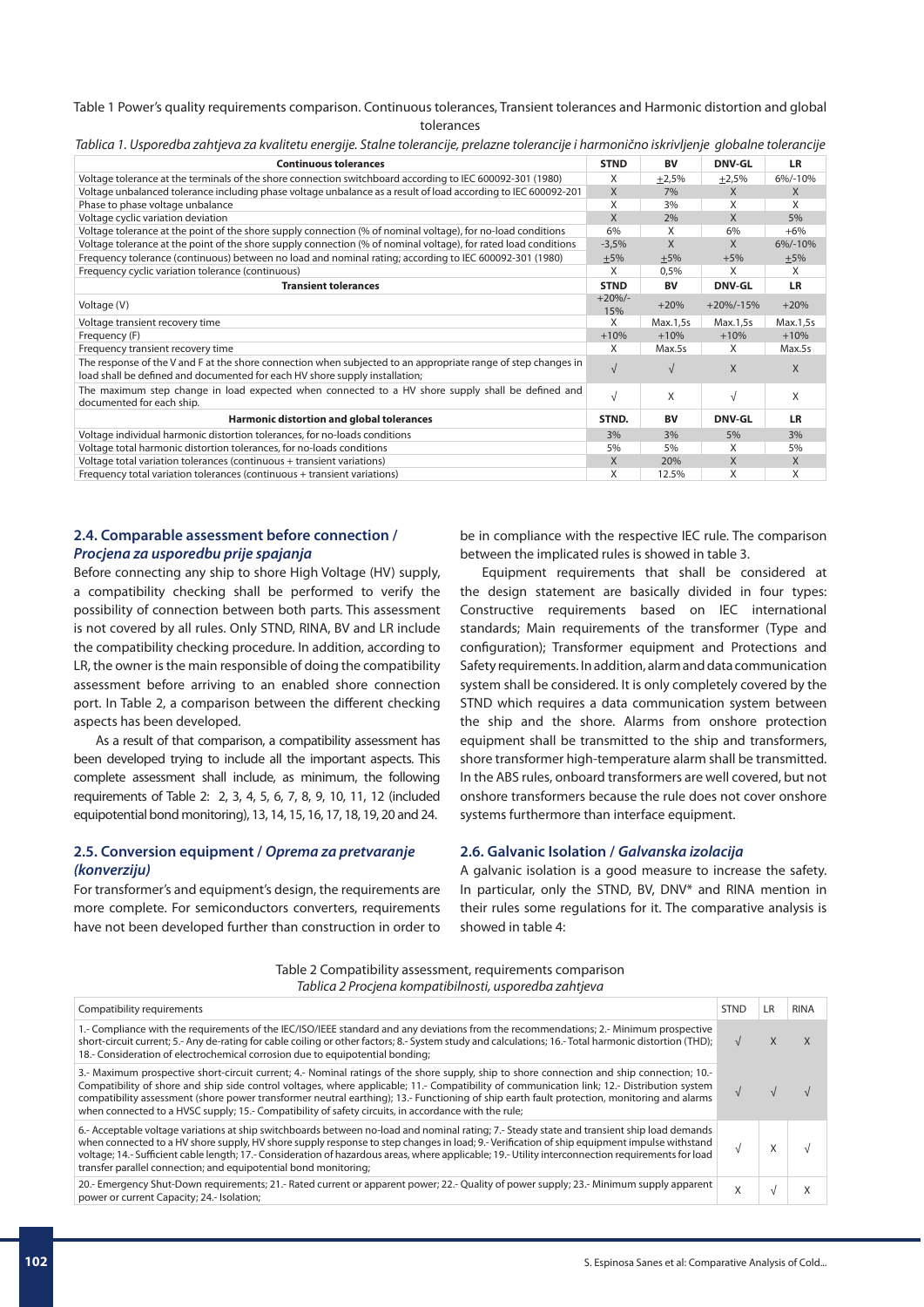### Table 3 Conversion equipment, requirements comparison *Tablica 3. Oprema za pretvaranje, usporedba zahtjeva*

| Conversion equipment requirements                                                                                                                                                                                                                                                                                                                                                                                                                                                                                                                                                                                                                                                                                                           | <b>STND</b> | <b>BV</b> | DNV*     | <b>RINA</b> |
|---------------------------------------------------------------------------------------------------------------------------------------------------------------------------------------------------------------------------------------------------------------------------------------------------------------------------------------------------------------------------------------------------------------------------------------------------------------------------------------------------------------------------------------------------------------------------------------------------------------------------------------------------------------------------------------------------------------------------------------------|-------------|-----------|----------|-------------|
| Transformers shall be of the separate winding type for primary and secondary side. The secondary side shall be star-configuration<br>with neutral bushings (Dyn) & Short circuit protection for each supply transformer shall be provided by circuit-breakers or fuses in<br>the primary circuit and by a circuit breaker in the secondary & Overload protection shall be provided for the primary and secondary<br>circuit. In the event of overload, an alarm signal shall be activated to warn relevant duty personnel & A cooling system shall be<br>installed for transformers on shore. Whether by air or with liquid, an alarm shall be initiated when the cooling medium exceeds a<br>predetermined temperature and/or flow limits. |             |           |          |             |
| The temperature of supply-transformer windings shall be monitored. In the event of over temperature, an alarm signal shall be<br>transmitted to the ship using the data-communication link.                                                                                                                                                                                                                                                                                                                                                                                                                                                                                                                                                 |             |           | $\times$ |             |
| Where provided, converting equipment for connecting HV shore supplies to a ship electrical distribution system shall be constructed<br>in accordance with IEC 60076 for transformers and IEC 60146-1 series for semiconductor convertors. & The protection for electrical<br>equipment shall be in accordance with IEC 61936-1, as applicable.                                                                                                                                                                                                                                                                                                                                                                                              |             |           |          |             |
| The transformer shall include overvoltage protection,                                                                                                                                                                                                                                                                                                                                                                                                                                                                                                                                                                                                                                                                                       | X           |           |          |             |
| If necessary, means are to be provided to reduce transformer current in-rush and/or to prevent the starting of large motors, or the<br>connection of other large loads, when an HV supply system is connected.                                                                                                                                                                                                                                                                                                                                                                                                                                                                                                                              | X           |           |          |             |
| The effect of harmonic distortion and power factor is to be considered in the assignment of a required power rating.                                                                                                                                                                                                                                                                                                                                                                                                                                                                                                                                                                                                                        | X           |           |          |             |
|                                                                                                                                                                                                                                                                                                                                                                                                                                                                                                                                                                                                                                                                                                                                             |             |           |          |             |

# Table 4 Galvanic isolation, requirements comparison *Tablica 4. Galvanska izolacija, usporedba zahtjeva*

| Regulations and requirements                                                                                                                                                                                                                                                                                                  | STND. | <b>BV</b> | DNV <sup>*</sup> | <b>RINA</b> |
|-------------------------------------------------------------------------------------------------------------------------------------------------------------------------------------------------------------------------------------------------------------------------------------------------------------------------------|-------|-----------|------------------|-------------|
| Galvanic separation is to be provided between the on-shore and on-board systems.                                                                                                                                                                                                                                              |       |           |                  |             |
| Each ship shall be provided with a dedicated HV shore supply installation which is galvanically isolated from other connected ships<br>and consumers. This may not be required where a HV shore supply is dedicated to supply only ships which have galvanic isolation<br>on board.                                           |       |           |                  |             |
| When the isolation is performed by a transformer, this shall have separate windings for the primary and the secondary side. & It is<br>recommended that If a power transformer is installed on shore, the transformer shall include overvoltage protection, protecting the<br>vessel against lightning impulse over voltages. |       |           |                  |             |

# **2.7. Neutral earthing resistor and Equipotential bonding /** *Otpornik za neutralno uzemljenje i ekvipotencijalno spajanje*

The earthing resistor is one of the most important safety systems within the installation. The unique rules that include some requirements are STND, BV and DNV\* (see Table 5).

The main requirement is that the neutral point of the Shore power feeding transformer shall be earthed through a neutral earthing resistor. According to BV, the neutral point treatment on the shore supply must be able to adapt to various grounding

philosophies. So, the system will be able to supply a wider range of ships. In case frequency conversion of the shore supply would be required, it can be earthed though the same system or using an earthing transformer with resistor on the primary side that provides an equivalent earth fault impedance to the system.

One very important requirement provided by the STND and DNV\*, is that the neutral earthing resistor shall be continuously monitored to verify of the equipotential bonding between shore earthing electrode and ship's hull.

Table 5 Neutral earthing resistor, requirements comparison *Tablica 5. Otpornik za neutralno uzemljenje, usporedba zahtjeva*

| Requirement or requlation                                                                                                                                                                                                                                                                                                                                                                         | <b>STND</b> | <b>BV</b> | DNV* |
|---------------------------------------------------------------------------------------------------------------------------------------------------------------------------------------------------------------------------------------------------------------------------------------------------------------------------------------------------------------------------------------------------|-------------|-----------|------|
| The neutral point of the HVSC system transformer feeding the shore-to-ship power receptacles shall be earthed:<br>a) through a neutral earthing resistor; or b) where frequency conversion of the shore supply is required, either through a neutral earthing<br>resistor or through an earthing transformer with resistor on the primary side that provides an equivalent earth fault impedance. |             |           |      |
| If the system is earthed through a neutral earthing resistor, its rating in amperes shall not be less 1.25 times the preliminary system<br>charging current. The rating shall be minimum 25 A continuous. & Where equivalent earth fault impedance is chosen when frequency<br>conversion of the shore supply is required, studies should be conducted to verify effectiveness.                   | M           | $\lambda$ |      |
| The continuity of the neutral earthing resistor shall be continuously monitored. In the event of loss of that continuity the shore side circuit<br>breaker shall be tripped.                                                                                                                                                                                                                      |             | Χ         |      |
| An earth fault shall not create a step or touch voltage exceeding 30V at any location in the shore to ship power system.                                                                                                                                                                                                                                                                          |             | $\lambda$ | X    |
| The vessel is not to be permitted to establish shore power connection with an earth fault present in the high voltage system on both sides.                                                                                                                                                                                                                                                       | X           |           |      |

# Table 6 Equipotential bonding, requirements comparison

*Tablica 6. Ekvipotencijalno spajanje, usporedba zahtjeva*

| Regulations and requirements                                                                                                                                                                                                                                                                                                                                                                                                                                                                                                                                                                                                         | <b>STND</b> | ABS | <b>RINA</b> | <b>BV</b> |  |
|--------------------------------------------------------------------------------------------------------------------------------------------------------------------------------------------------------------------------------------------------------------------------------------------------------------------------------------------------------------------------------------------------------------------------------------------------------------------------------------------------------------------------------------------------------------------------------------------------------------------------------------|-------------|-----|-------------|-----------|--|
| An equipotential bonding between the ship's hull and shore earthing electrode shall be established.                                                                                                                                                                                                                                                                                                                                                                                                                                                                                                                                  |             |     |             |           |  |
| An interlock is provided such that the HV shore connection cannot be established until the equipotential bonding has<br>been established. An interlock arrangement is to be provided such that the loss of equipotential bonding is to result in the<br>disconnection of the HV shore power. & Arrangements are to be provided so that when the shore connection is established,<br>the resulting system grounding onboard is to be compatible with the vessel's original electrical system grounding philosophy.<br>Integrity of the equipotential bonding is to be continuously checked as a part of the ship shore safety system. |             |     |             |           |  |
| The voltage rating of electrical equipment insulation materials is to be appropriate to the system grounding method, taking into<br>consideration the fact that the insulation material will be subjected to 3 times higher voltage under single phase ground fault<br>condition.                                                                                                                                                                                                                                                                                                                                                    |             |     |             |           |  |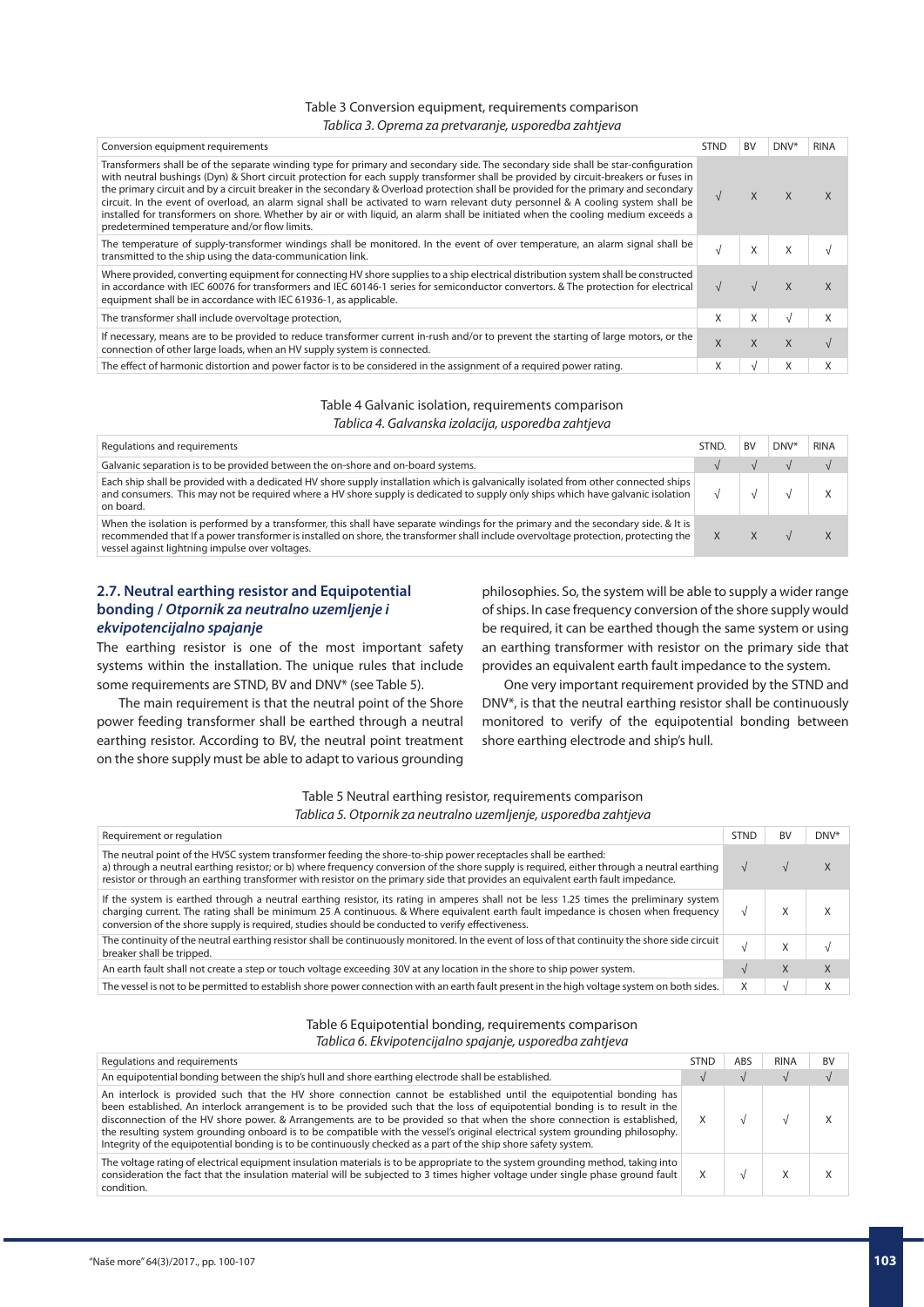All requirements constitute a guide to be taken into account for neutral earthing and equipotential bonding.

# **2.8. Short circuit protection onshore /** *Zaštita od kratkog spoja na kopnu*

Interlocking some protection measures is basically to guarantee personal's safety in all port's environment. Including short circuit protections such circuit breakers is basic in design statement (see table 7).

We can conclude that each rule tries to cover short circuit protection in a basic way. Only the STND covers in an accurate

way providing concrete values for short-circuit current, among others.

# **2.9. Circuit breakers and safety interlocks /** *Osigurači i sigurnosni prekidači*

The main protection devices, circuit breakers and switches, shall be designed with accuracy and with a guarantee that they would work and would be activated in the exact situation. From table 8, we can conclude that rules can be very complete such as the STND or RINA, or, in the other hand, very incomplete.

| Table 7 Short circuit protection, requirements comparison |  |
|-----------------------------------------------------------|--|
| Tablica 7. Zaštita od kratkog spoja, usporedba zahtjeva   |  |

| Regulations or requirements                                                                                                                                                                                                                                                                                                                                                                                                                                                                                                                                                                                                         | <b>STND</b>  | $DNV^*$ | ABS          | <b>BV</b>  | <b>RINA</b>  |
|-------------------------------------------------------------------------------------------------------------------------------------------------------------------------------------------------------------------------------------------------------------------------------------------------------------------------------------------------------------------------------------------------------------------------------------------------------------------------------------------------------------------------------------------------------------------------------------------------------------------------------------|--------------|---------|--------------|------------|--------------|
| The prospective short-circuit contribution level from the HV shore distribution system shall be limited by the shore<br>side system to 16 KA rms; (for general ships) & Electrical system/equipment shall be rated for minimum of 16 kA rms<br>for 1 s, and 40 kA peak.                                                                                                                                                                                                                                                                                                                                                             | $\sqrt{ }$   | X       | $\mathsf{X}$ | X          | X            |
| The rated short-circuit making capacity of the circuit breaker is not to be less than the prospective peak value of<br>the short-circuit current. The rated short-circuit breaking capacity of the circuit breaker is not to be less than the<br>maximum prospective symmetrical short-circuit current.                                                                                                                                                                                                                                                                                                                             | $\mathsf{X}$ | X       | $\sqrt{ }$   |            | X            |
| All circuit breakers and cables used for the electrical shore connection shall be rated for the prospective short<br>circuit currents that may appear at their location in the installation. & Interlocks shall be provided in switchboards<br>against simultaneously feeding from the ship's own generators and the electrical shore connection when the parallel<br>connected short circuit power exceeds the switchboards' short circuit strength. & A short time parallel feeding as a<br>"make before break" arrangement is accepted when arranged with automatic disconnection of one of the parallel<br>feeders within 30 s. | X            |         | X            | X          | X            |
| Shore connection HV circuit breaker is to be equipped with low voltage protection (LVP).                                                                                                                                                                                                                                                                                                                                                                                                                                                                                                                                            | X            | X       | $\mathsf{X}$ | X          | $\mathsf{X}$ |
| In calculating the maximum prospective short-circuit current, the source of current is to include the maximum<br>number of generators which can be simultaneously connected the shore supply contribution and the maximum<br>number of motors which are normally simultaneously connected in the system.                                                                                                                                                                                                                                                                                                                            | X            | X       | X            | X          |              |
| Protection against short-circuit currents is to be provided by circuit- breakers or fuses.                                                                                                                                                                                                                                                                                                                                                                                                                                                                                                                                          | X            | X       | $\mathsf{X}$ | $\sqrt{ }$ | $\mathsf{X}$ |
| The calculations may take into account any arrangements that: prevent permanent parallel connection of high<br>voltage shore supply with ship sources of electrical power and/or; restrict the number of ship generators operating<br>during parallel connection to transfer load; restrict load to be connected.                                                                                                                                                                                                                                                                                                                   | X            | X       | X            | X          |              |

### Table 8 Circuit breakers and safety interlocks, requirements comparison *Tablica 8. Osigurači I sigurnosni prekidači, usporedba zahtjeva*

| In order to have the installation isolated before it is earthed, the circuit-breaker, disconnector and earthing switch<br>$\sqrt{ }$<br>$\sqrt{}$<br>$\sqrt{ }$<br>shall be interlocked in accordance with the requirements of IEC 62271-200.<br>$\sqrt{ }$<br>$\sqrt{ }$<br>X<br>X<br>HV shore connection circuit breaker is to be remotely operated.<br>X<br>The rated making capacity of the circuit breaker and the earthing switch shall not be less than the prospective peak<br>value of the short-circuit current (IP) calculated in accordance with IEC 61363-1. & The rated short-circuit breaking<br>$\sqrt{ }$<br>X<br>X<br>X<br>$\sqrt{ }$<br>$\sqrt{ }$<br>capacity of the circuit-breaker shall not be less than the maximum prospective symmetrical short-circuit current<br>IAC(0.5T) calculated in accordance with IEC 61363-1.<br>Short circuit protection for each supply transformer shall be provided by circuit-breakers or fuses in the primary<br>$\sqrt{ }$<br>X<br>X<br>X<br>$\chi$<br>X<br>circuit and by a circuit breaker in the secondary.<br>The continuity of the neutral earthing resistor shall be continuously monitored. In the event of loss of the continuity<br>$\sqrt{ }$<br>$\sqrt{ }$<br>X<br>X<br>X<br>X<br>the shore side circuit breaker shall be tripped.<br>The HV circuit-breaker on the secondary side of the transformer shall open all insulated poles in the event of the following conditions:<br>overcurrent including short-circuit,<br>$\sqrt{ }$<br>a<br>V<br>$\sqrt{ }$<br>$\sqrt{ }$<br>X<br>Χ<br>over-voltage/ under-voltage & reverse power<br>b & c<br>$\sqrt{}$<br>$\sqrt{}$<br>$\mathsf{X}$<br>X<br>$\mathsf{X}$<br>$\overline{X}$<br>over frequency<br>d<br>In order to satisfy the last requirement, at least the following protective devices, or equivalent protective measures, shall be provided:<br>$\sqrt{ }$<br>d<br>synchrocheck (25) or voltage sensing device (84) (for dead bus verification)<br>X<br>X<br>X<br>X<br>$\sqrt{}$<br>e & f & h<br>$\sqrt{}$<br>X<br>undervoltage (27) & reverse power (32) & instantaneous overcurrent (50)<br>X<br>$\sqrt{ }$<br>$\sqrt{ }$<br>$\sqrt{}$<br>$\sqrt{ }$<br>X<br>X<br>X<br>Χ<br>load unbalance, negative phase sequence overcurrent (46)<br>g<br>X<br>X<br>$\sqrt{2}$<br>X<br>phase time overcurrent (51)<br>$\sqrt{ }$<br>$\sqrt{ }$<br>X<br>$\sqrt{ }$<br>X<br>earth fault overcurrent (51G)<br>X<br>$\sqrt{ }$<br>X<br>X<br>k<br>overvoltage (59)<br>$\sqrt{ }$<br>X<br>X<br>directional phase overcurrent (67)<br>$\sqrt{}$<br>X<br>X<br>X<br>X<br>X<br>X<br>Phase sequence voltage (47)<br>m<br>$\sqrt{ }$<br>$\times$<br>X<br>Overload (49)<br>X<br>X<br>n<br>X<br>X<br>X<br>X<br>Frequency (under and over) (81)<br>X<br>O<br>(Standard device designation numbers are shown in brackets above, as per IEEE Std C37.2 <sup>™</sup> )<br>The protection systems shall be provided with battery back-up adequate for at least 30 min. Upon failure of the<br>$\sqrt{ }$<br>X<br>X<br>X<br>X<br>X<br>battery charging or activation of the back-up system, an alarm shall be communicated to the ship.<br>Arrangements shall be provided so that the circuit-breakers cannot be closed when any of the following conditions exist:<br>one of the earthing switches is closed (shore-side/ship-side);<br>X<br>X<br>X<br>a | Requirements | <b>STND</b> | ABS | <b>BV</b> | DNV* | <b>LR</b> | <b>RINA</b> |
|--------------------------------------------------------------------------------------------------------------------------------------------------------------------------------------------------------------------------------------------------------------------------------------------------------------------------------------------------------------------------------------------------------------------------------------------------------------------------------------------------------------------------------------------------------------------------------------------------------------------------------------------------------------------------------------------------------------------------------------------------------------------------------------------------------------------------------------------------------------------------------------------------------------------------------------------------------------------------------------------------------------------------------------------------------------------------------------------------------------------------------------------------------------------------------------------------------------------------------------------------------------------------------------------------------------------------------------------------------------------------------------------------------------------------------------------------------------------------------------------------------------------------------------------------------------------------------------------------------------------------------------------------------------------------------------------------------------------------------------------------------------------------------------------------------------------------------------------------------------------------------------------------------------------------------------------------------------------------------------------------------------------------------------------------------------------------------------------------------------------------------------------------------------------------------------------------------------------------------------------------------------------------------------------------------------------------------------------------------------------------------------------------------------------------------------------------------------------------------------------------------------------------------------------------------------------------------------------------------------------------------------------------------------------------------------------------------------------------------------------------------------------------------------------------------------------------------------------------------------------------------------------------------------------------------------------------------------------------------------------------------------------------------------------------------------------------------------------------------------------------------------------------------------------------------------------------------------------------------------------------------------------------------------------------------------------------------------------------------|--------------|-------------|-----|-----------|------|-----------|-------------|
|                                                                                                                                                                                                                                                                                                                                                                                                                                                                                                                                                                                                                                                                                                                                                                                                                                                                                                                                                                                                                                                                                                                                                                                                                                                                                                                                                                                                                                                                                                                                                                                                                                                                                                                                                                                                                                                                                                                                                                                                                                                                                                                                                                                                                                                                                                                                                                                                                                                                                                                                                                                                                                                                                                                                                                                                                                                                                                                                                                                                                                                                                                                                                                                                                                                                                                                                                        |              |             |     |           |      |           |             |
|                                                                                                                                                                                                                                                                                                                                                                                                                                                                                                                                                                                                                                                                                                                                                                                                                                                                                                                                                                                                                                                                                                                                                                                                                                                                                                                                                                                                                                                                                                                                                                                                                                                                                                                                                                                                                                                                                                                                                                                                                                                                                                                                                                                                                                                                                                                                                                                                                                                                                                                                                                                                                                                                                                                                                                                                                                                                                                                                                                                                                                                                                                                                                                                                                                                                                                                                                        |              |             |     |           |      |           |             |
|                                                                                                                                                                                                                                                                                                                                                                                                                                                                                                                                                                                                                                                                                                                                                                                                                                                                                                                                                                                                                                                                                                                                                                                                                                                                                                                                                                                                                                                                                                                                                                                                                                                                                                                                                                                                                                                                                                                                                                                                                                                                                                                                                                                                                                                                                                                                                                                                                                                                                                                                                                                                                                                                                                                                                                                                                                                                                                                                                                                                                                                                                                                                                                                                                                                                                                                                                        |              |             |     |           |      |           |             |
|                                                                                                                                                                                                                                                                                                                                                                                                                                                                                                                                                                                                                                                                                                                                                                                                                                                                                                                                                                                                                                                                                                                                                                                                                                                                                                                                                                                                                                                                                                                                                                                                                                                                                                                                                                                                                                                                                                                                                                                                                                                                                                                                                                                                                                                                                                                                                                                                                                                                                                                                                                                                                                                                                                                                                                                                                                                                                                                                                                                                                                                                                                                                                                                                                                                                                                                                                        |              |             |     |           |      |           |             |
|                                                                                                                                                                                                                                                                                                                                                                                                                                                                                                                                                                                                                                                                                                                                                                                                                                                                                                                                                                                                                                                                                                                                                                                                                                                                                                                                                                                                                                                                                                                                                                                                                                                                                                                                                                                                                                                                                                                                                                                                                                                                                                                                                                                                                                                                                                                                                                                                                                                                                                                                                                                                                                                                                                                                                                                                                                                                                                                                                                                                                                                                                                                                                                                                                                                                                                                                                        |              |             |     |           |      |           |             |
|                                                                                                                                                                                                                                                                                                                                                                                                                                                                                                                                                                                                                                                                                                                                                                                                                                                                                                                                                                                                                                                                                                                                                                                                                                                                                                                                                                                                                                                                                                                                                                                                                                                                                                                                                                                                                                                                                                                                                                                                                                                                                                                                                                                                                                                                                                                                                                                                                                                                                                                                                                                                                                                                                                                                                                                                                                                                                                                                                                                                                                                                                                                                                                                                                                                                                                                                                        |              |             |     |           |      |           |             |
|                                                                                                                                                                                                                                                                                                                                                                                                                                                                                                                                                                                                                                                                                                                                                                                                                                                                                                                                                                                                                                                                                                                                                                                                                                                                                                                                                                                                                                                                                                                                                                                                                                                                                                                                                                                                                                                                                                                                                                                                                                                                                                                                                                                                                                                                                                                                                                                                                                                                                                                                                                                                                                                                                                                                                                                                                                                                                                                                                                                                                                                                                                                                                                                                                                                                                                                                                        |              |             |     |           |      |           |             |
|                                                                                                                                                                                                                                                                                                                                                                                                                                                                                                                                                                                                                                                                                                                                                                                                                                                                                                                                                                                                                                                                                                                                                                                                                                                                                                                                                                                                                                                                                                                                                                                                                                                                                                                                                                                                                                                                                                                                                                                                                                                                                                                                                                                                                                                                                                                                                                                                                                                                                                                                                                                                                                                                                                                                                                                                                                                                                                                                                                                                                                                                                                                                                                                                                                                                                                                                                        |              |             |     |           |      |           |             |
|                                                                                                                                                                                                                                                                                                                                                                                                                                                                                                                                                                                                                                                                                                                                                                                                                                                                                                                                                                                                                                                                                                                                                                                                                                                                                                                                                                                                                                                                                                                                                                                                                                                                                                                                                                                                                                                                                                                                                                                                                                                                                                                                                                                                                                                                                                                                                                                                                                                                                                                                                                                                                                                                                                                                                                                                                                                                                                                                                                                                                                                                                                                                                                                                                                                                                                                                                        |              |             |     |           |      |           |             |
|                                                                                                                                                                                                                                                                                                                                                                                                                                                                                                                                                                                                                                                                                                                                                                                                                                                                                                                                                                                                                                                                                                                                                                                                                                                                                                                                                                                                                                                                                                                                                                                                                                                                                                                                                                                                                                                                                                                                                                                                                                                                                                                                                                                                                                                                                                                                                                                                                                                                                                                                                                                                                                                                                                                                                                                                                                                                                                                                                                                                                                                                                                                                                                                                                                                                                                                                                        |              |             |     |           |      |           |             |
|                                                                                                                                                                                                                                                                                                                                                                                                                                                                                                                                                                                                                                                                                                                                                                                                                                                                                                                                                                                                                                                                                                                                                                                                                                                                                                                                                                                                                                                                                                                                                                                                                                                                                                                                                                                                                                                                                                                                                                                                                                                                                                                                                                                                                                                                                                                                                                                                                                                                                                                                                                                                                                                                                                                                                                                                                                                                                                                                                                                                                                                                                                                                                                                                                                                                                                                                                        |              |             |     |           |      |           |             |
|                                                                                                                                                                                                                                                                                                                                                                                                                                                                                                                                                                                                                                                                                                                                                                                                                                                                                                                                                                                                                                                                                                                                                                                                                                                                                                                                                                                                                                                                                                                                                                                                                                                                                                                                                                                                                                                                                                                                                                                                                                                                                                                                                                                                                                                                                                                                                                                                                                                                                                                                                                                                                                                                                                                                                                                                                                                                                                                                                                                                                                                                                                                                                                                                                                                                                                                                                        |              |             |     |           |      |           |             |
|                                                                                                                                                                                                                                                                                                                                                                                                                                                                                                                                                                                                                                                                                                                                                                                                                                                                                                                                                                                                                                                                                                                                                                                                                                                                                                                                                                                                                                                                                                                                                                                                                                                                                                                                                                                                                                                                                                                                                                                                                                                                                                                                                                                                                                                                                                                                                                                                                                                                                                                                                                                                                                                                                                                                                                                                                                                                                                                                                                                                                                                                                                                                                                                                                                                                                                                                                        |              |             |     |           |      |           |             |
|                                                                                                                                                                                                                                                                                                                                                                                                                                                                                                                                                                                                                                                                                                                                                                                                                                                                                                                                                                                                                                                                                                                                                                                                                                                                                                                                                                                                                                                                                                                                                                                                                                                                                                                                                                                                                                                                                                                                                                                                                                                                                                                                                                                                                                                                                                                                                                                                                                                                                                                                                                                                                                                                                                                                                                                                                                                                                                                                                                                                                                                                                                                                                                                                                                                                                                                                                        |              |             |     |           |      |           |             |
|                                                                                                                                                                                                                                                                                                                                                                                                                                                                                                                                                                                                                                                                                                                                                                                                                                                                                                                                                                                                                                                                                                                                                                                                                                                                                                                                                                                                                                                                                                                                                                                                                                                                                                                                                                                                                                                                                                                                                                                                                                                                                                                                                                                                                                                                                                                                                                                                                                                                                                                                                                                                                                                                                                                                                                                                                                                                                                                                                                                                                                                                                                                                                                                                                                                                                                                                                        |              |             |     |           |      |           |             |
|                                                                                                                                                                                                                                                                                                                                                                                                                                                                                                                                                                                                                                                                                                                                                                                                                                                                                                                                                                                                                                                                                                                                                                                                                                                                                                                                                                                                                                                                                                                                                                                                                                                                                                                                                                                                                                                                                                                                                                                                                                                                                                                                                                                                                                                                                                                                                                                                                                                                                                                                                                                                                                                                                                                                                                                                                                                                                                                                                                                                                                                                                                                                                                                                                                                                                                                                                        |              |             |     |           |      |           |             |
|                                                                                                                                                                                                                                                                                                                                                                                                                                                                                                                                                                                                                                                                                                                                                                                                                                                                                                                                                                                                                                                                                                                                                                                                                                                                                                                                                                                                                                                                                                                                                                                                                                                                                                                                                                                                                                                                                                                                                                                                                                                                                                                                                                                                                                                                                                                                                                                                                                                                                                                                                                                                                                                                                                                                                                                                                                                                                                                                                                                                                                                                                                                                                                                                                                                                                                                                                        |              |             |     |           |      |           |             |
|                                                                                                                                                                                                                                                                                                                                                                                                                                                                                                                                                                                                                                                                                                                                                                                                                                                                                                                                                                                                                                                                                                                                                                                                                                                                                                                                                                                                                                                                                                                                                                                                                                                                                                                                                                                                                                                                                                                                                                                                                                                                                                                                                                                                                                                                                                                                                                                                                                                                                                                                                                                                                                                                                                                                                                                                                                                                                                                                                                                                                                                                                                                                                                                                                                                                                                                                                        |              |             |     |           |      |           |             |
|                                                                                                                                                                                                                                                                                                                                                                                                                                                                                                                                                                                                                                                                                                                                                                                                                                                                                                                                                                                                                                                                                                                                                                                                                                                                                                                                                                                                                                                                                                                                                                                                                                                                                                                                                                                                                                                                                                                                                                                                                                                                                                                                                                                                                                                                                                                                                                                                                                                                                                                                                                                                                                                                                                                                                                                                                                                                                                                                                                                                                                                                                                                                                                                                                                                                                                                                                        |              |             |     |           |      |           |             |
|                                                                                                                                                                                                                                                                                                                                                                                                                                                                                                                                                                                                                                                                                                                                                                                                                                                                                                                                                                                                                                                                                                                                                                                                                                                                                                                                                                                                                                                                                                                                                                                                                                                                                                                                                                                                                                                                                                                                                                                                                                                                                                                                                                                                                                                                                                                                                                                                                                                                                                                                                                                                                                                                                                                                                                                                                                                                                                                                                                                                                                                                                                                                                                                                                                                                                                                                                        |              |             |     |           |      |           |             |
|                                                                                                                                                                                                                                                                                                                                                                                                                                                                                                                                                                                                                                                                                                                                                                                                                                                                                                                                                                                                                                                                                                                                                                                                                                                                                                                                                                                                                                                                                                                                                                                                                                                                                                                                                                                                                                                                                                                                                                                                                                                                                                                                                                                                                                                                                                                                                                                                                                                                                                                                                                                                                                                                                                                                                                                                                                                                                                                                                                                                                                                                                                                                                                                                                                                                                                                                                        |              |             |     |           |      |           |             |
|                                                                                                                                                                                                                                                                                                                                                                                                                                                                                                                                                                                                                                                                                                                                                                                                                                                                                                                                                                                                                                                                                                                                                                                                                                                                                                                                                                                                                                                                                                                                                                                                                                                                                                                                                                                                                                                                                                                                                                                                                                                                                                                                                                                                                                                                                                                                                                                                                                                                                                                                                                                                                                                                                                                                                                                                                                                                                                                                                                                                                                                                                                                                                                                                                                                                                                                                                        |              |             |     |           |      |           |             |
|                                                                                                                                                                                                                                                                                                                                                                                                                                                                                                                                                                                                                                                                                                                                                                                                                                                                                                                                                                                                                                                                                                                                                                                                                                                                                                                                                                                                                                                                                                                                                                                                                                                                                                                                                                                                                                                                                                                                                                                                                                                                                                                                                                                                                                                                                                                                                                                                                                                                                                                                                                                                                                                                                                                                                                                                                                                                                                                                                                                                                                                                                                                                                                                                                                                                                                                                                        |              |             |     |           |      |           |             |
|                                                                                                                                                                                                                                                                                                                                                                                                                                                                                                                                                                                                                                                                                                                                                                                                                                                                                                                                                                                                                                                                                                                                                                                                                                                                                                                                                                                                                                                                                                                                                                                                                                                                                                                                                                                                                                                                                                                                                                                                                                                                                                                                                                                                                                                                                                                                                                                                                                                                                                                                                                                                                                                                                                                                                                                                                                                                                                                                                                                                                                                                                                                                                                                                                                                                                                                                                        |              |             |     |           |      |           |             |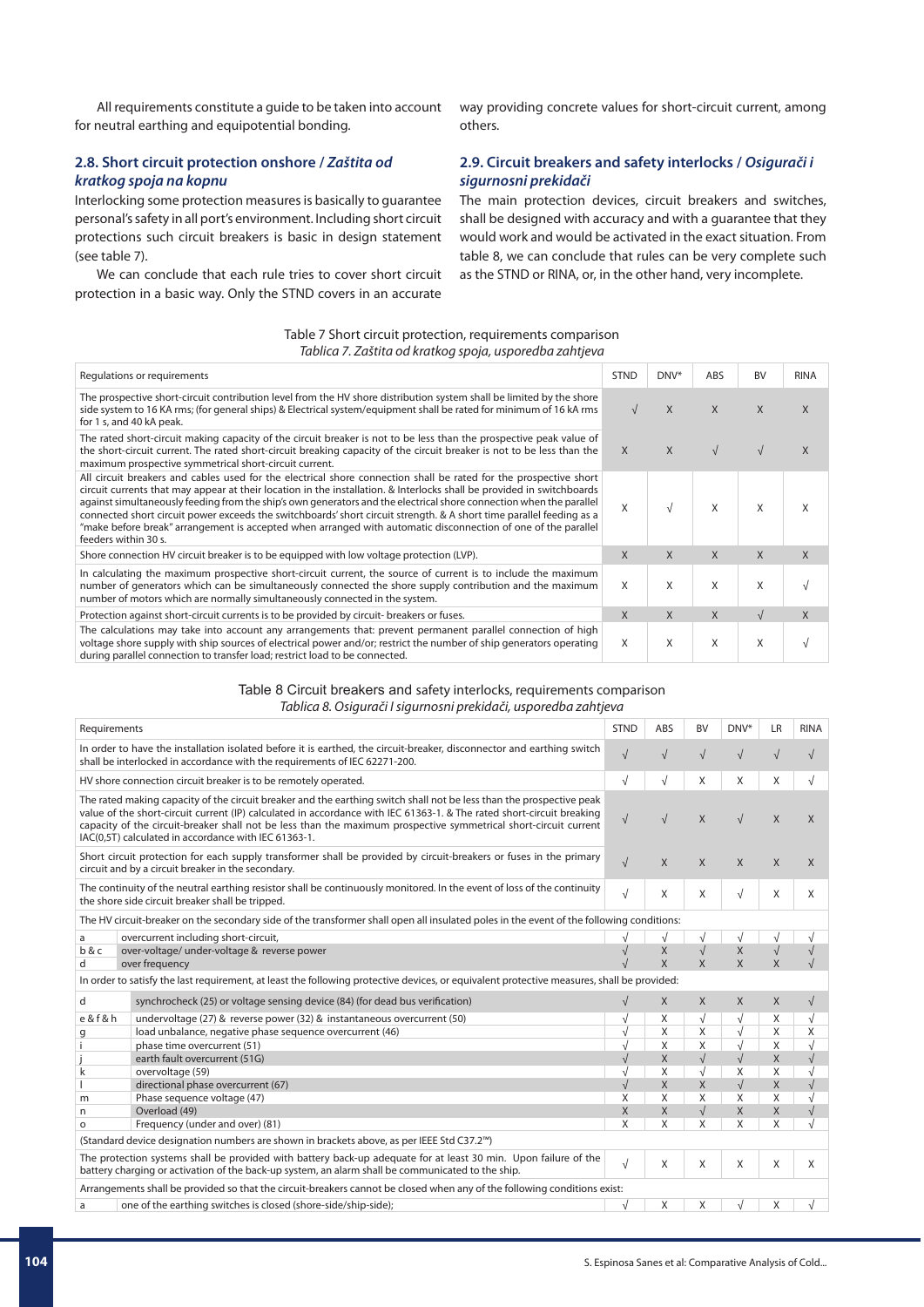| b     | the pilot contact circuit is not established;                                                                                                                                                                         |           | X |   |  |
|-------|-----------------------------------------------------------------------------------------------------------------------------------------------------------------------------------------------------------------------|-----------|---|---|--|
|       | emergency stop facilities are activated;                                                                                                                                                                              |           |   |   |  |
| d & e | ship or shore control, alarm or safety system self-monitoring diagnostics detect an error that would affect<br>safe connection; & the communication link between shore and ship is not operational, where applicable; |           | X |   |  |
| f&h   | the permission from the ship is not activated; & equipotential bonding is not established (via equipotential<br>bond monitoring relays)                                                                               |           |   |   |  |
|       | the HV supply is not present;                                                                                                                                                                                         |           | X | X |  |
|       | An error within the HV connection system that could pose an unacceptable risk to the safe supply of<br>shoreside power to the vessel;                                                                                 | $\lambda$ | X | X |  |
|       | An earth fault;                                                                                                                                                                                                       |           | X |   |  |
|       |                                                                                                                                                                                                                       |           |   |   |  |

# **2.10. Interface equipment /** *Interface oprema* **2.10.1. Sockets and plugs /** *Utičnice i utikači*

The interface equipment is very important within onshore power installations. The huge amount of power that is going to be supplied to a ship is very dangerous because of its high voltage. In that way, the requirements for connection and interface equipment are generally covered in different levels of accuracy to guarantee high safety levels during the power supply and during the procedures of connection and disconnection. After the analysis (see table 9), STND, BV and RINA have a very good coverage and similar criteria. Moreover, BV provides an extended and very detailed section about type tests on power connection plug and socket-outlets.

# **2.10.2. Cable /** *Kabel*

Requirements for cables are very diverse (see table 10). Once again, the STND is the most complete rule for covering cables in an onshore power installation. RINA and BV are the most complete and show similar criteria.

# Table 9 Sockets and plugs, requirements comparison *Tablica 9. Utičnice I utikači, usporedba zahtjeva*

| Requirements                                                                                                                                                                                                                                                                                                                                                                                                                                                                                                                                                                                                                         | <b>STND</b>  | ABS        | <b>BV</b>    | DNV*       | <b>LR</b> | <b>RINA</b> |
|--------------------------------------------------------------------------------------------------------------------------------------------------------------------------------------------------------------------------------------------------------------------------------------------------------------------------------------------------------------------------------------------------------------------------------------------------------------------------------------------------------------------------------------------------------------------------------------------------------------------------------------|--------------|------------|--------------|------------|-----------|-------------|
| Plugs and sockets are to be protected from dust, moisture and condensation while not in use.                                                                                                                                                                                                                                                                                                                                                                                                                                                                                                                                         | $\sqrt{ }$   | $\sqrt{ }$ | X            | X          | X         | $\chi$      |
| The minimum protection rating of plugs and sockets is to be IP66.                                                                                                                                                                                                                                                                                                                                                                                                                                                                                                                                                                    | X            | $\sqrt{ }$ | X            | X          | X         | X           |
| The plug and socket system shall be of a type tested design, suitable for marine use.                                                                                                                                                                                                                                                                                                                                                                                                                                                                                                                                                | X            | X          | X            | $\sqrt{ }$ | X         | X           |
| Plugs and socket-outlets shall be in accordance to IEC 62613-1 and IEC 62613-2 or a relevant National Standard.<br>(IEC 62613: Plugs, socket-outlets and ship couplers for high-voltage shore connection systems (HVSC Systems):<br>Part 1: General requirements; Part 2: Dimensional compatibility and interchangeability requirements for<br>accessories to be used by various types of ship.)<br>Plugs and socket-outlet connection shall be in areas where personnel will be protected in the event of an arc<br>flash as a result of an internal fault in the plug and/or socket-outlet by barrier and access control measures. | $\sqrt{ }$   | X          | $\sqrt{ }$   | X          | V         | X           |
| Each plug shall be fitted with pilot contacts for continuity verification of the safety circuit.                                                                                                                                                                                                                                                                                                                                                                                                                                                                                                                                     | $\sqrt{ }$   | X          | $\sqrt{ }$   | X          | X         | V           |
| The plug and socket-outlet arrangement is to be fitted with a mechanical securing device that locks the<br>connection in engaged position. In addition, they are to be designed so that an incorrect connection<br>cannot be made.                                                                                                                                                                                                                                                                                                                                                                                                   | $\sqrt{ }$   | X          |              | X          | X         |             |
| The shore-side of the connection cable is to be fitted by plug(s). The plug body is to protect all contacts.<br>Cable connections may be permanently connected on shore to suitable terminations.                                                                                                                                                                                                                                                                                                                                                                                                                                    | $\mathsf{x}$ | X          | X            | X          | X         |             |
| The shipside of the connection cable is to be fitted with connector(s).Cable connections may be<br>permanently connected on board to suitable terminations. & Cable extensions are not permitted.                                                                                                                                                                                                                                                                                                                                                                                                                                    | $\times$     | X          | $\mathsf{X}$ | X          | X         |             |
| The earthing contacts are to make contact before the live contact pins do when inserting a plug.                                                                                                                                                                                                                                                                                                                                                                                                                                                                                                                                     | $\times$     | X          | $\sqrt{ }$   | X          | X         | $\sqrt{ }$  |
| Plugs are to be designed so that no strain is transmitted to the terminals and contacts. The contacts are<br>only to be subjected to the mechanical load which is necessary to ensure satisfactory contact pressure, also<br>when connecting and disconnecting.                                                                                                                                                                                                                                                                                                                                                                      | $\sqrt{ }$   | X          | $\sqrt{ }$   | X          | X         |             |
| Each plug and socket-outlet is to have a permanent, durable and readable nameplate with the following<br>information: Manufacturer's name and trademark; Type designation; and Applicable rated values.                                                                                                                                                                                                                                                                                                                                                                                                                              | $\sf X$      | X          | X            | X          | X         |             |

### Table 10 Cable requirements comparison

*Tablica 10. Usporedba zahtjeva za kabel*

| Requirements                                                                                                                                                                                                                                                                                                                                                                                                                                                                                                                     | <b>STND</b> | ABS        | <b>BV</b> | DNV*         | LR | <b>RINA</b> |
|----------------------------------------------------------------------------------------------------------------------------------------------------------------------------------------------------------------------------------------------------------------------------------------------------------------------------------------------------------------------------------------------------------------------------------------------------------------------------------------------------------------------------------|-------------|------------|-----------|--------------|----|-------------|
| Non-fixed HV cables are to be constructed and tested to recognized standard acceptable to ABS.                                                                                                                                                                                                                                                                                                                                                                                                                                   | X           | $\sqrt{ }$ | X         | X            | X  | X           |
| A flexible shore connection cable can be arranged either on board the vessel or situated at key. & The flexible cable shall<br>be terminated close to the ship's side, and not be used as a part of the fixed cable installation in the vessel. & All cables<br>installed on board shall be DNV type approved.                                                                                                                                                                                                                   | X           | X          | X         | $\sqrt{ }$   | X  | X           |
| High voltage cables are to be readily identifiable by suitable marking.                                                                                                                                                                                                                                                                                                                                                                                                                                                          | $\sqrt{ }$  | $\sqrt{ }$ | X         | $\sqrt{ }$   | X  | X           |
| Cables shall be at least of a flame-retardant type in accordance with the requirements given in IEC 60332-1-2. & The outer<br>sheath shall be oil-resistant and resistant to sea air, seawater, solar radiation (UV) and shall be non-hygroscopic.                                                                                                                                                                                                                                                                               | $\sqrt{ }$  | X          |           | X            | X  |             |
| The temperature class shall be at least 90 $^{\circ}$ C, insulation, in accordance with Annex A. The maximum operating<br>temperature shall not exceed 95 °C, taking into account any heating effects (e.g. as a result of cable coiling). & Correction<br>factor for ambient air temperatures above 45 °C shall be taken into account (see IEC 60092-201:1994, Table 7). & Size,<br>quantity and rating of cables shall be sufficient to meet the maximum power rating and voltage that the terminal can<br>supply to the ship. | $\sqrt{ }$  | Χ          | X         | X            | X  | X           |
| The insulation temperature class is to be at least 85°C.                                                                                                                                                                                                                                                                                                                                                                                                                                                                         | X           | X          | X         | X            | X  |             |
| Control and monitoring cables shall be at least of a flame retardant type in accordance with the requirements of<br>IEC 60332-1-2. The environmental requirements for the sheath shall be the same as described for the ship to shore<br>connection cable.                                                                                                                                                                                                                                                                       | $\sqrt{ }$  | X          |           | $\mathsf{X}$ | X  | X           |
| Connection Equipment power cables are to be Type Approved in accordance with LR's Type Approval System Test<br>Specification Number 3 or, alternatively, surveyed by the Surveyors during manufacture and testing to assess compliance<br>with the particular section of the rules, and application of an acceptable quality management system.                                                                                                                                                                                  | X           | X          | X         | X            |    | X           |
| Power, control and monitoring may be based on a single cable or cables in bunch.                                                                                                                                                                                                                                                                                                                                                                                                                                                 | X           | X          |           | X            | X  | X           |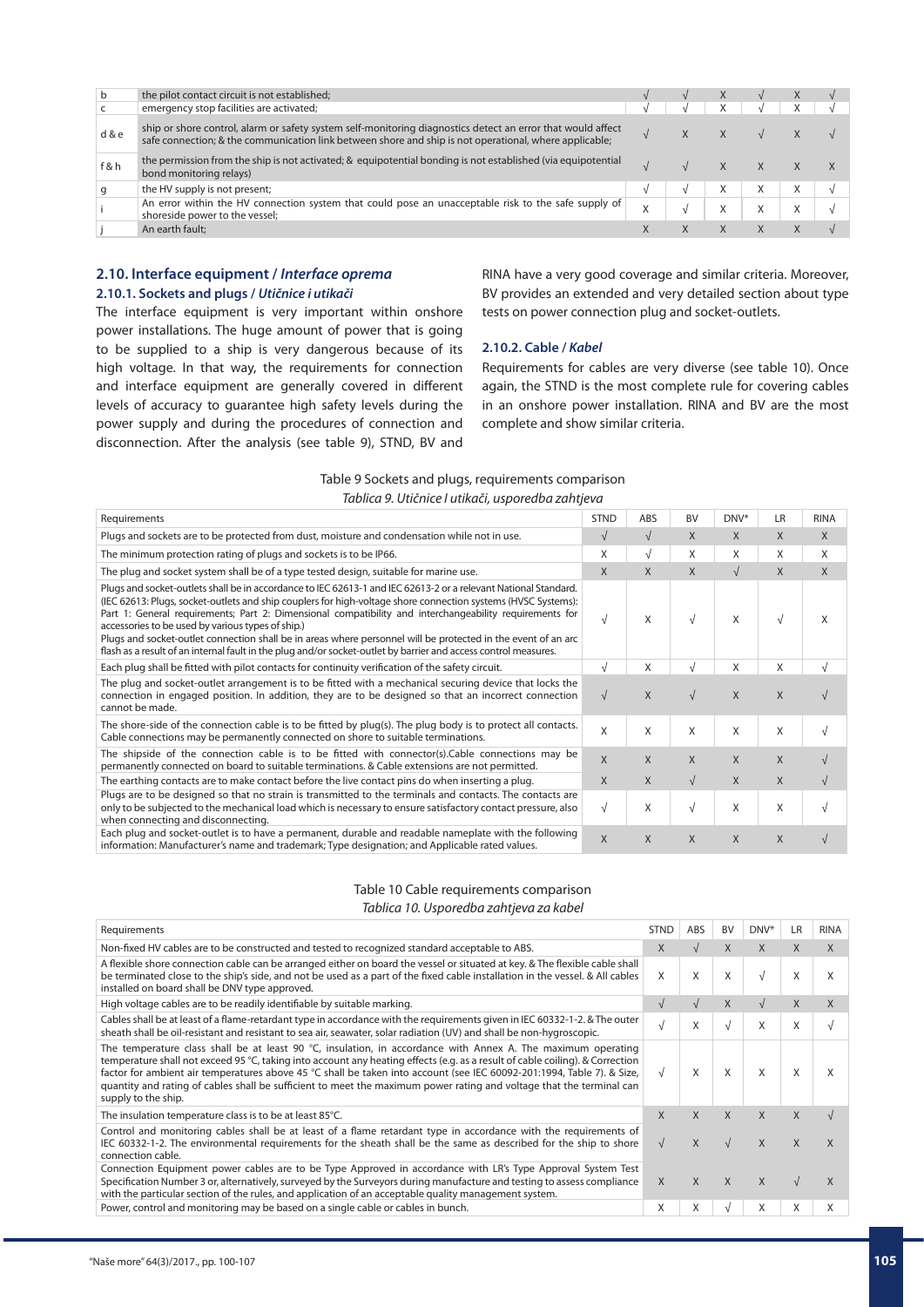# **2.10.3. Cable handling /** *Rukovanje kablovima*

The flexible cable that shall be used for the connection cannot be managed such a rope. It is very important to handle the cable during the connection to avoid extra strains over it and develop a correct use (see table 11). In addition, the effectiveness of that system will help on maintenance, making it easier and cheaper.

### **2.10.4. Management /** *Upravljanje*

Cables, plugs and sockets shall have a management system to assist the connection procedure. That system includes safety procedures, management equipment and protection systems such as switches and interlocks. The regulations aiming to guarantee the safety of operations are compared in table 12.

# **2.10.5. Location and construction /** *Lokacija i konstrukcija*

Due to increase of safety in onshore installations, the major part of the rules mention some requirements related on the location and installation. These requirements are compared in table 13:

# Table 11 Cable handling, requirements comparison *Tablica 11. Rukovanje kablovima, usporedba zahtjeva*

| Requirements                                                                                                                                                                                                                                                                                                                                     | <b>STND</b> | ABS        | <b>BV</b>  | DNV <sup>*</sup> | LR           | <b>RINA</b> |
|--------------------------------------------------------------------------------------------------------------------------------------------------------------------------------------------------------------------------------------------------------------------------------------------------------------------------------------------------|-------------|------------|------------|------------------|--------------|-------------|
| A cable handling system must be arranged. & The cable management system shall give alarm at high cable<br>tension to a manned position. At high voltage, the shore connection shall be automatically disconnected.<br>Automatic release of the plug and socket connection is not required.                                                       | X           | X          |            | $\sqrt{ }$       | X            | X           |
| The cable management system is to allow extending cable and retracting cable without causing undue stress<br>to the cable.                                                                                                                                                                                                                       | √           | $\sqrt{ }$ | V          | X                | X            | X           |
| There shall be installed equipment enabling efficient cable handling and connection.                                                                                                                                                                                                                                                             | X           | X          | X          | $\sqrt{ }$       | X            | X           |
| Handling of plug and socket outlets shall be possible only when the associated earthing switch is closed.                                                                                                                                                                                                                                        | $\sqrt{ }$  | X          | X          | X                | X            | X           |
| Connection Equipment cable reels, cranes and/or gantries used to manage, handle or adjust connection<br>cables, plugs and/or socket-outlets, are to be designed and manufactured in accordance with applicable LR<br>Rules or a marine standard acceptable to LR.                                                                                | X           | X          | X          | X                | $\sqrt{ }$   | X           |
| The ship to shore connection cable installation and operation are to be arranged to provide adequate<br>movement compensation, cable quidance, anchoring and positioning of the cable during normal planned ship<br>to shore connection conditions.                                                                                              | X           | X          | $\sqrt{ }$ | $\mathsf{X}$     | X            |             |
| Connection Equipment support and management arrangements, including those for control engineering<br>arrangements, are to be arranged not to apply damaging forces or tension to correctly applied equipment.<br>Support arrangements are to ensure that the weight of connected cable is not borne by cable end terminations<br>or connections. | X           | X          |            | X                | $\sqrt{ }$   | X           |
| Cable management system, cables are to be physical protected against heavy seas and mechanical damages                                                                                                                                                                                                                                           | X           | X          | $\sqrt{ }$ | X                | $\mathsf{X}$ | X           |
|                                                                                                                                                                                                                                                                                                                                                  |             |            |            |                  |              |             |

### Table 12 Interface management, requirements comparison *Tablica 12. Upravljanje interfaceom, usporedba zahtjeva*

| Requirements                                                                                                                                                                                                                                                                                                                                                                                                                      | <b>STND</b> | ABS        | <b>BV</b>    | DNV*       | LR           | <b>RINA</b>  |  |  |
|-----------------------------------------------------------------------------------------------------------------------------------------------------------------------------------------------------------------------------------------------------------------------------------------------------------------------------------------------------------------------------------------------------------------------------------|-------------|------------|--------------|------------|--------------|--------------|--|--|
| Socket-outlets and inlets shall be interlocked with the earth switch so that plugs or connectors cannot be<br>inserted or withdrawn without the earthing switch in the closed position. 6 The current-carrying capacity of<br>the earth contact shall be at least equal to the rated current of the other main contacts.                                                                                                          | $\sqrt{ }$  | X          | X            | X          | X            |              |  |  |
| The power plugs as well as the neutral plug shall be fitted with fail-safe limit switches that are activated only<br>when the plug and socket-outlet are properly mated.<br>These fail safe limit switches shall be part of, and activate the emergency shutdown, if the plug is moved<br>from the mated position while live. & Connection between the neutral and ship's hull shall be robust and<br>durable for proper bonding. | $\sqrt{ }$  | X          | $\mathsf{X}$ | $\chi$     | $\mathsf{X}$ | X            |  |  |
| Interlock between the plug and the shore connection circuit breaker is to be provided such that the plug can<br>be disengaged only after the shore connection circuit breaker has been opened.                                                                                                                                                                                                                                    | $\sqrt{ }$  | $\sqrt{ }$ | X            | $\sqrt{ }$ | $\mathsf{X}$ | $\mathsf{X}$ |  |  |
| Connections with external electrical power supply arrangements are to be designed to prevent damage to<br>the ship structure or Connection Equipment cable reels, cranes and/or gantries as a result of the connections<br>separating in the event of the ship leaving a berth inadvertently or as a result of high cable tension for other<br>reasons.                                                                           | X           | X          | X            | X          | $\sqrt{ }$   | X            |  |  |
| Interlocking with earthing switches is to be arranged to ensure that the HV power contacts remain earthed<br>until: all connections are made; the communication link is operational; self-monitoring properties of ship<br>or shore alarm, control and safety systems detect that no failure would affect safe connections, and the<br>permission from ship and shore is activated.                                               | X           | X          | X            | X          | X            |              |  |  |
| Each plug shall be fitted with pilot contacts for continuity verification of the safety circuit.                                                                                                                                                                                                                                                                                                                                  | √           | V          | Χ            | X          | X            |              |  |  |
| An interlock, which prevents plugging and unplugging of the HV plug and socket outlet arrangements while<br>they are energized, is to be provided.                                                                                                                                                                                                                                                                                | $\sqrt{ }$  | $\sqrt{ }$ | $\sqrt{}$    | X          | X            | $\mathsf{X}$ |  |  |
| Opening, or release, of the plug and socket may be a manual operation.                                                                                                                                                                                                                                                                                                                                                            | X           | X          | X            | $\sqrt{ }$ | $\sqrt{ }$   | X            |  |  |